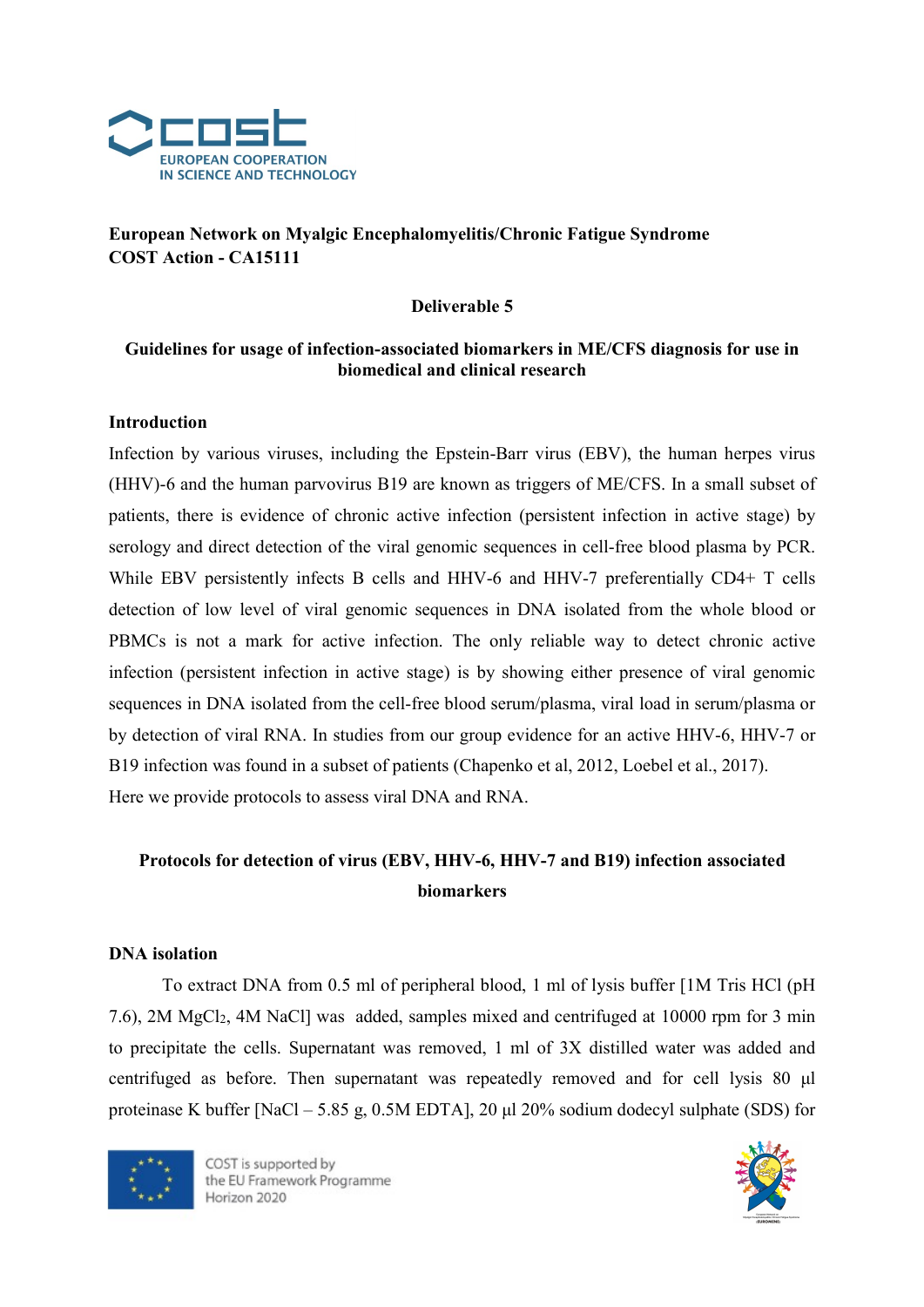

leukocyte membrane disruption, as well as 15 μl proteinase K and 3X distilled water up to 0.5 ml was added. The sample was mixed and  $\sim$  4 hours in 55 $\degree$ C temperature incubated.

DNA was extracted from peripheral blood by phenol-chloroform extraction method. To previously prepared sample, 0.5 ml phenol was added, for 6 min mixed and centrifuged at 10000 rpm for 10 min. Then 250 μl of phenol and 250 μl of chloroform were added to supernatant, mixed and centrifuged as previously. 0.5 ml of chloroform was added to supernatant, mixed and centrifuged again. To precipitate DNA 1 ml 96% ice-cold ethanol was added to the sample, centrifuged at 14000 rpm for 15 min in +4°C temperature and the supernatant removed. Then DNA was washed with 1 ml 70% ice-cold ethanol, centrifuged as before and the supernatant removed. DNA pellet was air-dried, dissolved in 3X distilled water and stored overnight at +4°C, and for a longer period at −80°C temperature.

Blood plasma samples were treated with Deoxyribonuclease I (DNase I), RNase-free reagent to remove possible impurities of cell DNA. DNA from 200 μl cell-free blood plasma was extracted using QIAamp DNA Blood Kit, (Qiagen GmbH, Germany) according to manufacturer's instruction and stored overnight at +4ºC, and for a longer period at −80°C temperature.

#### RNA isolation

RNA from frozen PBMCs was extracted with 500 µl Tri Reagent (Applied Biosystems, USA) for cell lysis. 200 µl of chloroform was added, mixed for 15 s, incubated for 15 min at room temperature and centrifuged at 12000 g for 15 min at +4°C temperature. The supernatant was transferred to a new tube, 250 µl isopropanol added, mixed, incubated for 10 min at room temperature and centrifuged at 12000 g for 8 min at +4°C temperature. RNA pellet was washed with 1 ml 75% ethanol, centrifuged at 7500 g for 5 min at  $+4^{\circ}$ C temperature. Ethanol was removed and RNA air-dried for 3 – 5 min, dissolved in DEPC-treated water and stored at −80°C temperature.

The presence of RNA was analysed electrophoretically in 1% agarose gel with 10x NorthernMax-Gly Gel Prep/Running Buffer and visualized using UVP BioSpectrum MultiSpectral Imaging System (United Kingdom).



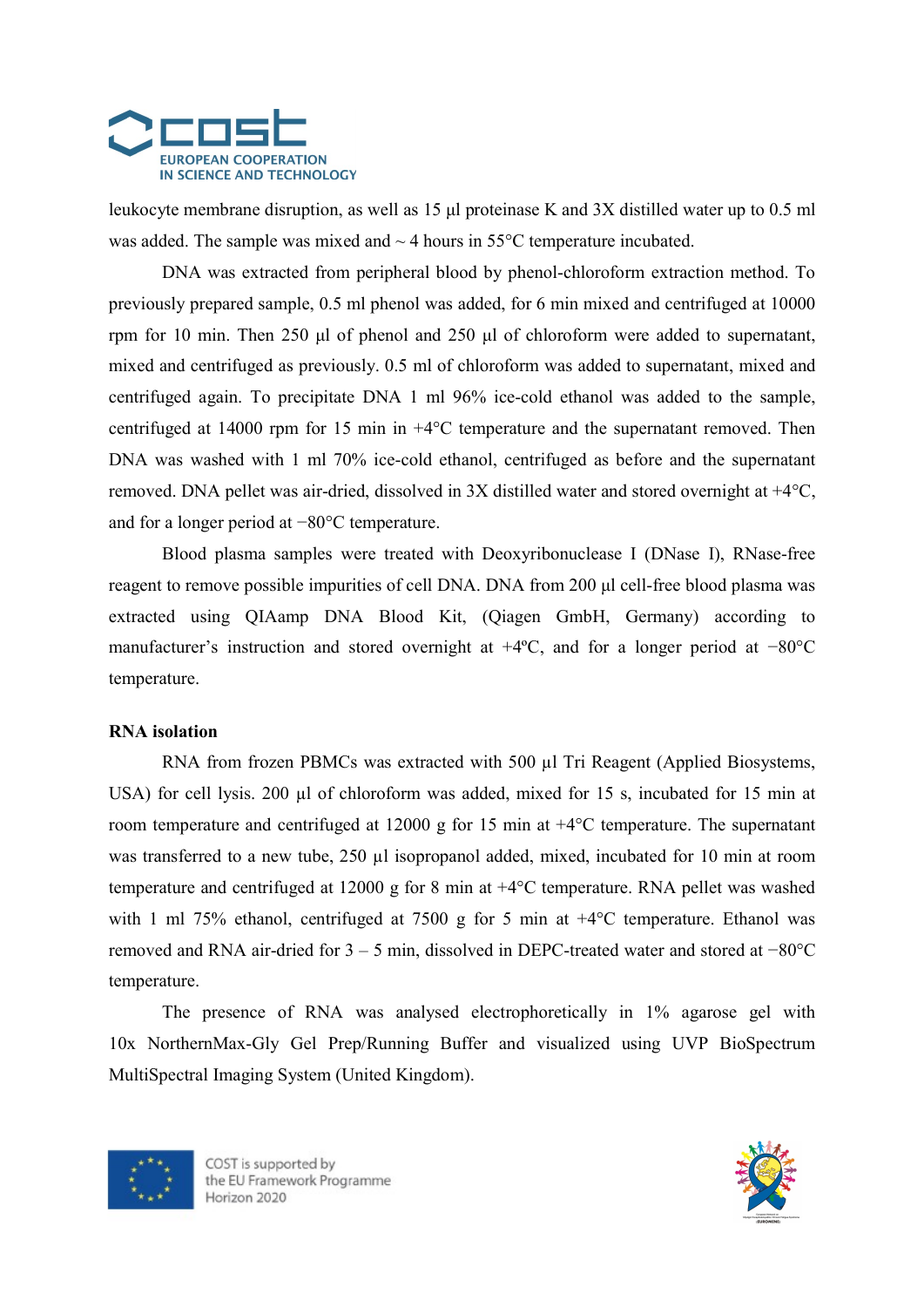

#### Nucleic acid quantity analysis

Concentration of extracted DNA and RNA was measured spectrophotometrically with "NanoDrop" spectrophotometer. According to manufacturer's instruction nucleic acid concentration was determined at 260 nm wavelength with program ND1000. The obtained concentration units were  $n\frac{g}{\mu} - n$  nanograms per microliter. Nucleic acid purity was assessed by ratio 260/280 that is around 1.8 for pure DNA and  $\sim$  2 for pure RNA.

#### Complementary DNA synthesis

Complementary DNA (cDNA) was synthesized with reverse transcription (RT) using commercially available RevertAid First Strand cDNA Synthesis Kit (Thermo Scientific, USA). In a sterile tube 0.1 ng – 5 µg of total RNA, 1 µl oligo  $(d)$ <sup>18</sup> primer and nuclease free water up to 12 µl was mixed, centrifuged, incubated at 65°C temperature for 5 min and chilled on ice. Following reagents were added to the sample:

- 4 µl 5× Reaction Buffer;
- 1 µl RiboLock RNase Inhibitor (20 u/µl);
- $2 \mu$ l 10 mM dNTP Mix;
- 1 µl RevertAid M-MuLV Reverse Transcriptase (200 u/µl).

The sample was mixed, centrifuged and incubated at 42°C for 60 min. Synthesis reaction was terminated at 70°C for 5 min. Aliquots were stored at −70°C temperature.

#### DNA and cDNA quality analysis

To assure the quality of cDNA and DNA from peripheral blood and exclude possible contamination of plasma DNA by cellular DNA, PCR was carried out to detect β-globin gene sequence according to Vandamme et al., 1995 with following primers: GS268 5'- ACACAACTGTGTTCACTAGC-3' and GS269 5'-TGGTCTCCTTAAACCTGTCTTG-3'.

Peripheral blood DNA and cDNA were considered as qualitative if 200 bp products were acquired by PCR. Negative β-globin PCR result in plasma DNA samples indicated on pure DNA (without cell DNA contamination), though obtaining 200 bp product from plasma DNA was considered invalid for virus-specific genome sequence analysis and repeated DNA extraction was carried out.



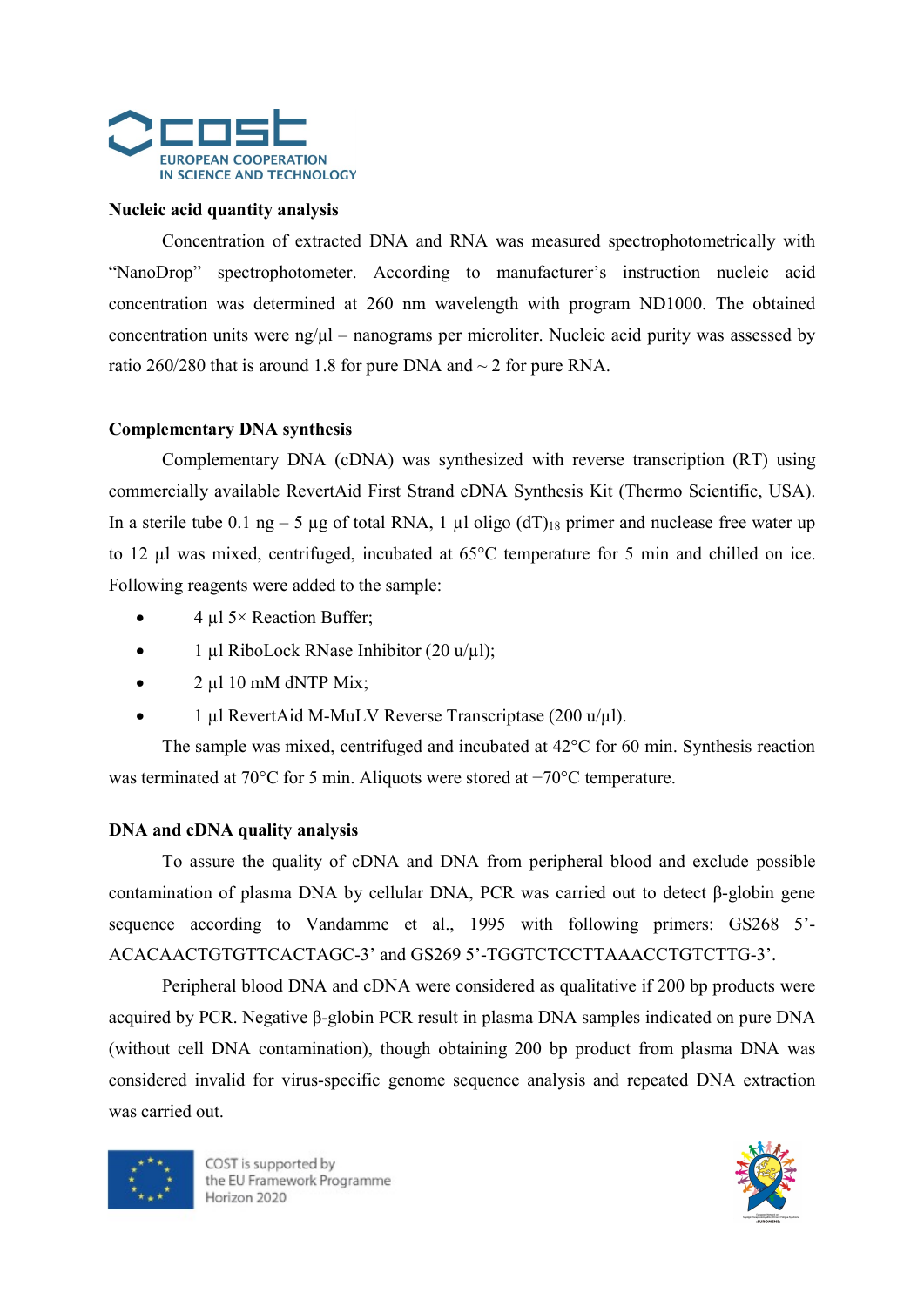

Components for 25  $\mu$ l PCR amplification mix for one sample: 2.5  $\mu$ l 10× Taq PCR buffer  $+KC1-MgCl<sub>2</sub>; 2 µl 25 mM MgCl<sub>2</sub>; 0.5 µl 10 mM dNTP; 0.1 µl 100 µM GS268 primer; 0.1 µl 100 µM GS268 primer; 0.1 µl 100 µM GS268 primer; 0.1 µl 100 µM GS268 primer; 0.1 µl 100 µM GS268 primer; 0.1 µl 100 µM GS268 primer; 0.1 µl 100 µM GS268 primer; 0.1 µl 100 µM GS268 primer; 0.1 µl 100 µM GS268 primer; 0.1 µl 100 µM GS2$ 100 µM GS269 primer; 0.1 µl 5U/µl Taq polymerase; 17.7 µl molecular biology grade water; 2 µl DNA sample (300 ng/reaction).

Amplification conditions: Initial denaturation  $-3$  min, 95 $^{\circ}$ C; Amplification (40 cycles: DNA denaturation – 30 s, 95°C; Primer hybridisation – 30 s, 55°C; DNA synthesis – 45 s), 72 $\rm{°C}$ ; Final synthesis – 7 min, 72 $\rm{°C}$ .

# Virus genomic sequence detection by nested PCR

nPCR was used to detect virus or provirus genomic sequences in patients and apparently healthy individuals' DNA.

Cycle 1 components for 50 µl PCR amplification mix for one sample with corresponding primers to detect virus or provirus gene sequences were:

5 μl  $10 \times$  Taq PCR buffer +KCl-MgCl<sub>2</sub>;

 $3 \mu$ l 25 mM MgCl<sub>2</sub>;

1 μl 10 mM dNTP;

0.2 μl 100 µM corresponding forward primer;

0.2 μl 100 µM corresponding reverse primer;

0.2 μl 5U/μl Taq polymerase;

DNA sample (To detect HHV-6: 1 μg; HHV-7: 1 μg; EBV: 1 μg; B19: 1 μg per reaction); Add molecular biology grade water up to 50 µl.

Cycle 2 components for 25 µl PCR amplification mix for one sample:

2.5 μl  $10 \times$  Taq PCR buffer +KCl-MgCl<sub>2</sub>;

1.5 μl 25 mM  $MgCl<sub>2</sub>$ ;

0.5 μl 10 mM dNTP;

0.1 μl 100 µM corresponding forward primer;

0.1 μl 100 µM corresponding reverse primer;

0.1 μl 5U/μl Taq polymerase;

15.2 μl molecular biology grade water;



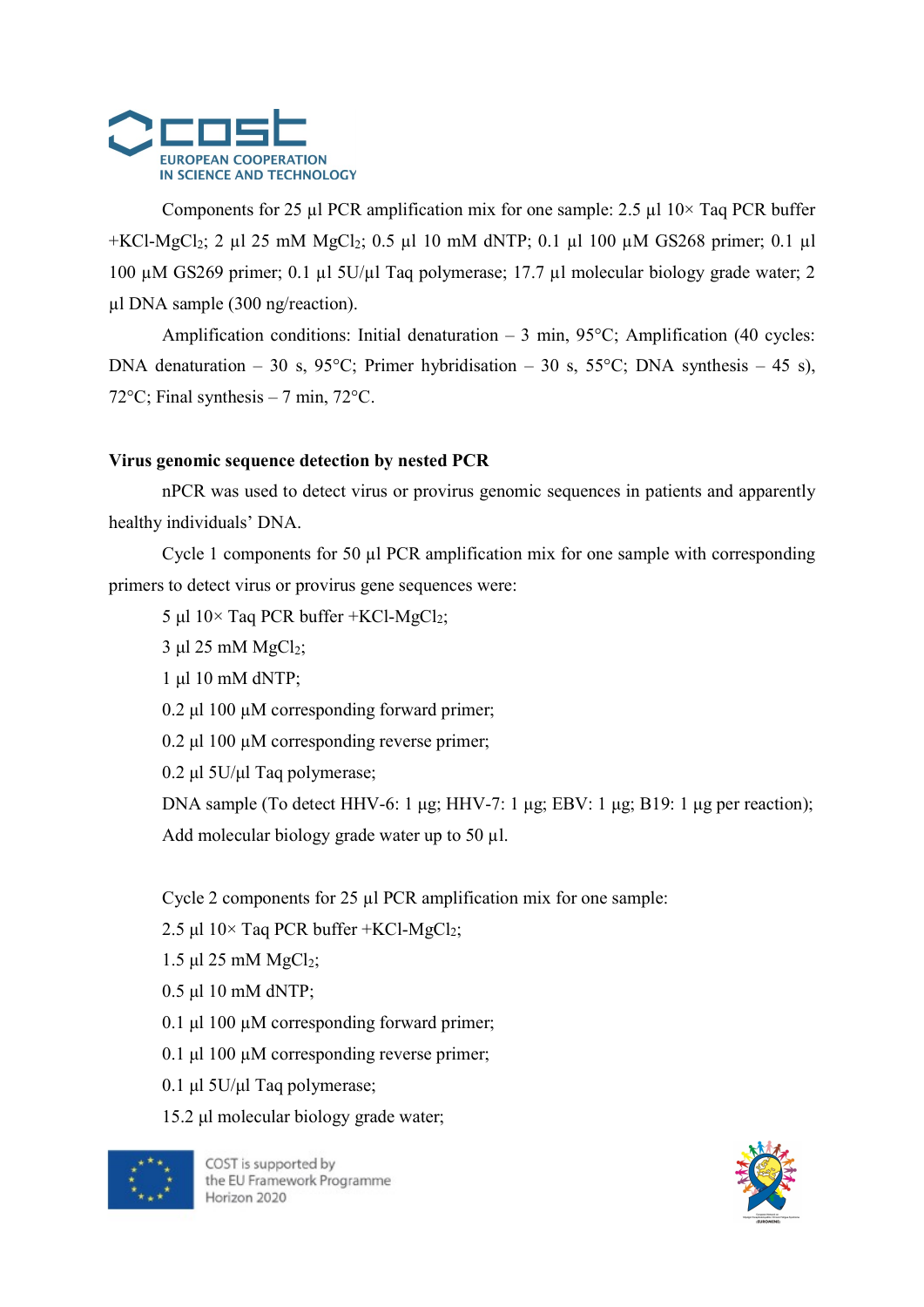

5 μl of cycle 1 amplification product.

#### HHV-6 genome sequence detection using nPCR

nPCR was used to amplify specific virus DNA sequence in DNA isolated from peripheral blood (a marker of persistent infection) and cell-free blood plasma (a marker of an active infection).

The detection of HHV-6 genomic sequence was performed in accordance with Secchiero et al., 1995. Used primers were complementary to the gene that encodes main capsid proteins for both HHV-6A and HHV-6B. HHV-6 genomic DNA (Advanced Biotechnologies Inc, Columbia, MD, USA) was used as a positive control. Sensitivity of HHV-6-specific primers was three copies per reaction (Tomsone et al., 2001; Kozireva et al., 2008).

Presence of HHV-6 U3 gene sequence was detected with following primers:

Cycle 1: HV1 forward – 5'-GCGTTTTCAGTGTGTAGTTCGGCAG-3'

HV2 reverse – 5'-TGGCCGCATTCGTACAGATACGGAGG-3'

Cycle 2: HV3 forward – 5'-GCTAGAACGTATTTGCTGCAGAACG-3'

HV4 reverse – 5'-ATCCGAAACAACTGTCTGACTGGCA-3'

Amplification conditions for both cycles: Initial denaturation – 3 min,  $95^{\circ}$ C; Amplification (30 cycles: Denaturation – 1 min, 94°C; Primer hybridisation – 1 min, 57°C; Synthesis – 1 min, 72 $^{\circ}$ C); Final synthesis – 7 min, 72 $^{\circ}$ C.

#### HHV-7 genome sequence detection using nPCR

Detection of HHV-7 specific genomic sequence in DNA isolated from peripheral blood is a marker of a persistent infection, whereas in cell-free blood plasma – a marker of an active infection.

HHV-7 genome sequence detection was done using primers according to Berneman et al., 1992. Primers were complementary to U10 gene (Pfeiffer et al., 1995). HHV-7 genomic DNA (Advanced Biotechnologies Inc., Columbia, MD, USA) was used as a positive control. Sensitivity of HHV-7-specific primers was one copy per reaction (Tomsone et al., 2001; Kozireva et al., 2008).

Presence of HHV-7 U10 gene sequence was detected with following primers:



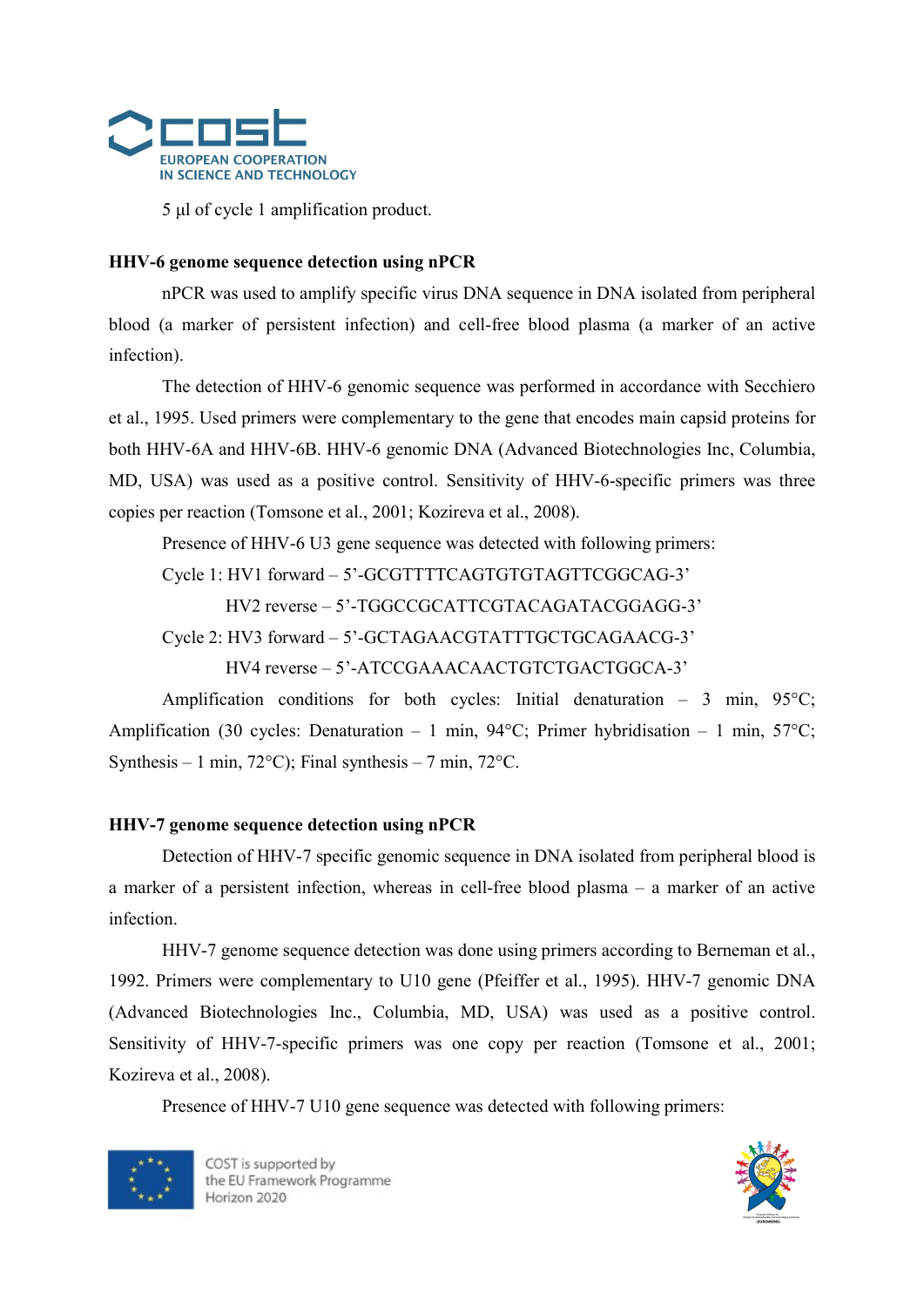

# Cycle 1: HV7 forward – 5'-TATCCCAGCTGTTTTCATATAGTAAC-3' HV8 reverse – 5'-GCCTTGCGGTAGCACTAGATTTTTTG-3' Cycle 2: HV10 forward – 5'-CAGAAATGATAGACAGATGTTGG-3'

HV11 reverse – 5'-TAGATTTTTTGAAAAAGATTTAATAAC-3'

Amplification conditions for the first and second cycles were: Initial denaturation  $-4$ min, 94°C; Amplification (30 cycles: Denaturation – 1 min, 94°C; Primer hybridisation – 2 min, 60°C for cycle 1 and 2 min, 55°C for cycle 2; Synthesis – 2 min, 72°C); Final synthesis – 7 min, 72°C.

# EBV genome sequence detection using nPCR

Detection of EBV genomic sequence in DNA isolated from peripheral blood is marker of persistent infection and cell free blood plasma is a marker of active viral infection.

The detection of EBV DNA was performed using primers according to Landgren et al., 1994. Sensitivity of EBV-specific primers was two copies per reaction (Landgren et al., 1994). Presence of EBV specific gene sequence was detected with following primers:

Cycle 1: W1 forward – 5'- CTAGGGGAGACCGAAGTGAA -3'

W2 reverse – 5' - CTGAAGGTGAACCGCTTACCA -3'

Cycle 2: W3 forward – 5'- GGTATCGGGCCAGAGGTAAGT -3'

W4 reverse - 5'- GCTGGACGAGGACCCTTCTAC -3'

With the first primer set, amplification was performed by 30 incubation cycles and with the second primer set – by 40 incubation cycles of thermal denaturation at  $92^{\circ}$ C for 15 seconds, primer annealing at 66°C for 10 seconds, and primer extension at 72°C for 15 seconds. Each extension time was increased by 1 second on each subsequent cycle. Final synthesis – 7 min, 72°C.

# B19V genome sequence detection using nested PCR

Considering virus genomic sequence detection in DNA isolated from whole peripheral blood but not in DNA from cell free blood plasma, the virus genomic sequence is located in peripheral blood cells. The presence of B19V genomic sequence only in DNA from peripheral



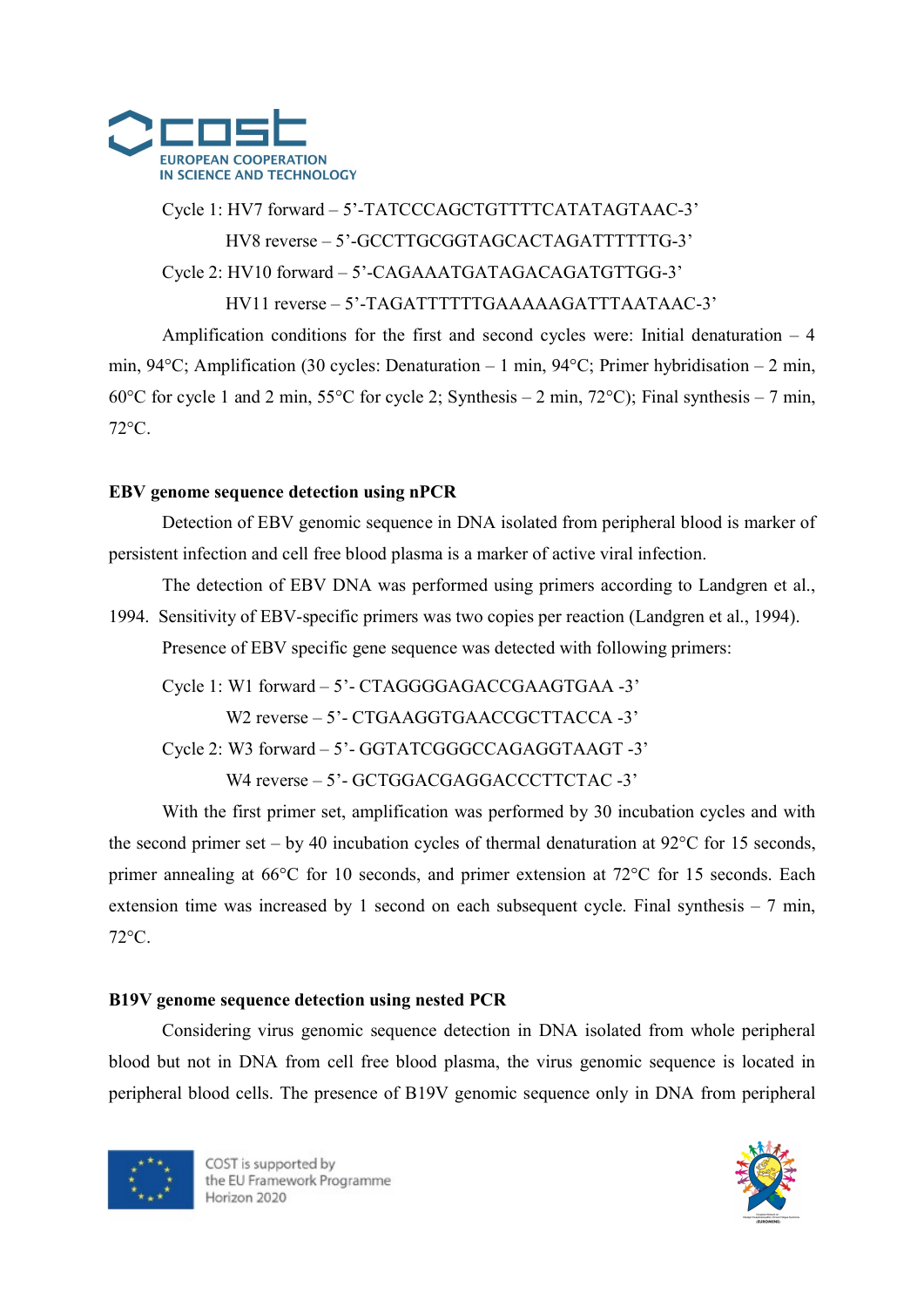

blood cells indicated a persistent infection, whereas B19V genomic sequence detected also in DNA from cell free blood plasma is a marker for an active infection.

Presence of human parvovirus B19V genomic sequence was determined according to Barah et al., 2001, using primers complementary to NS1 gene. Viremic serum DNA (kindly provided by Prof. K. Hedman, Department of Virology, Heartman Institute, University of Helsinki) was used as a positive control. Sensitivity of B19-specific primers was  $1 - 10$  copies per reaction (Barah et al., 2001).

Presence of B19V NS1 gene sequence was detected with following primers:

Cycle 1: NS1 F-out – 5'-AATACACTGTGGTTTTATGGGCCG-3' NS1 R-out – 5'-CCATTGCTGGTTATAACCACAGGT-3' Cycle 2: NS1 F-in – 5'-GAAAACTTTCCATTTAATGATGTAG-3' NS1 R-in – 5'-CTAAAATGGCTTTTGCAGCTTCTAC-3'

Amplification conditions for both cycles were: Initial denaturation – 6 min,  $95^{\circ}$ C; Amplification (40 cycles: Denaturation – 30 s, 95°C; Primer hybridisation – 30 s, 55°C; Synthesis – 30 s, 72 $^{\circ}$ C); Final synthesis – 7 min, 72 $^{\circ}$ C.

# HHV-6A and HHV-6B determination by nPCR and HindIII restriction

HHV-6A and HHV-6B according to Lyall and Cubie, 1995 were differentiated. Amplification components for both cycles were prepared as previously described for nPCR. Presence of HHV-6 large tegument protein gene sequence was detected with following primers:

Cycle 1: O1 – 5'-AGTCATCACGATCGGCGTGCTATC-3'

O2 – 5'-TATCTAGCGCAATCGCTATGTCG-3'

Cycle 2: I3 – 5'-TCGACTCTCACCCTACTGAACGAG-3'

I4 – 5'-TGACTAGAGAGCGACAAATTGGAG-3'

Amplification conditions for both cycles were: Initial denaturation – 5 min,  $95^{\circ}$ C; Amplification (30 cycles: Denaturation – 1 min, 94°C; Primer hybridisation – 1 min, 60°C; Synthesis – 1 min, 72 $^{\circ}$ C); Final synthesis – 10 min, 72 $^{\circ}$ C.

Amplification products were analysed electrophoretically in 1.7% agarose gel as described in the section below "Electrophoretic analysis" to determine 163 bp amplification product. Obtained nPCR amplification products were digested with HindIII restriction



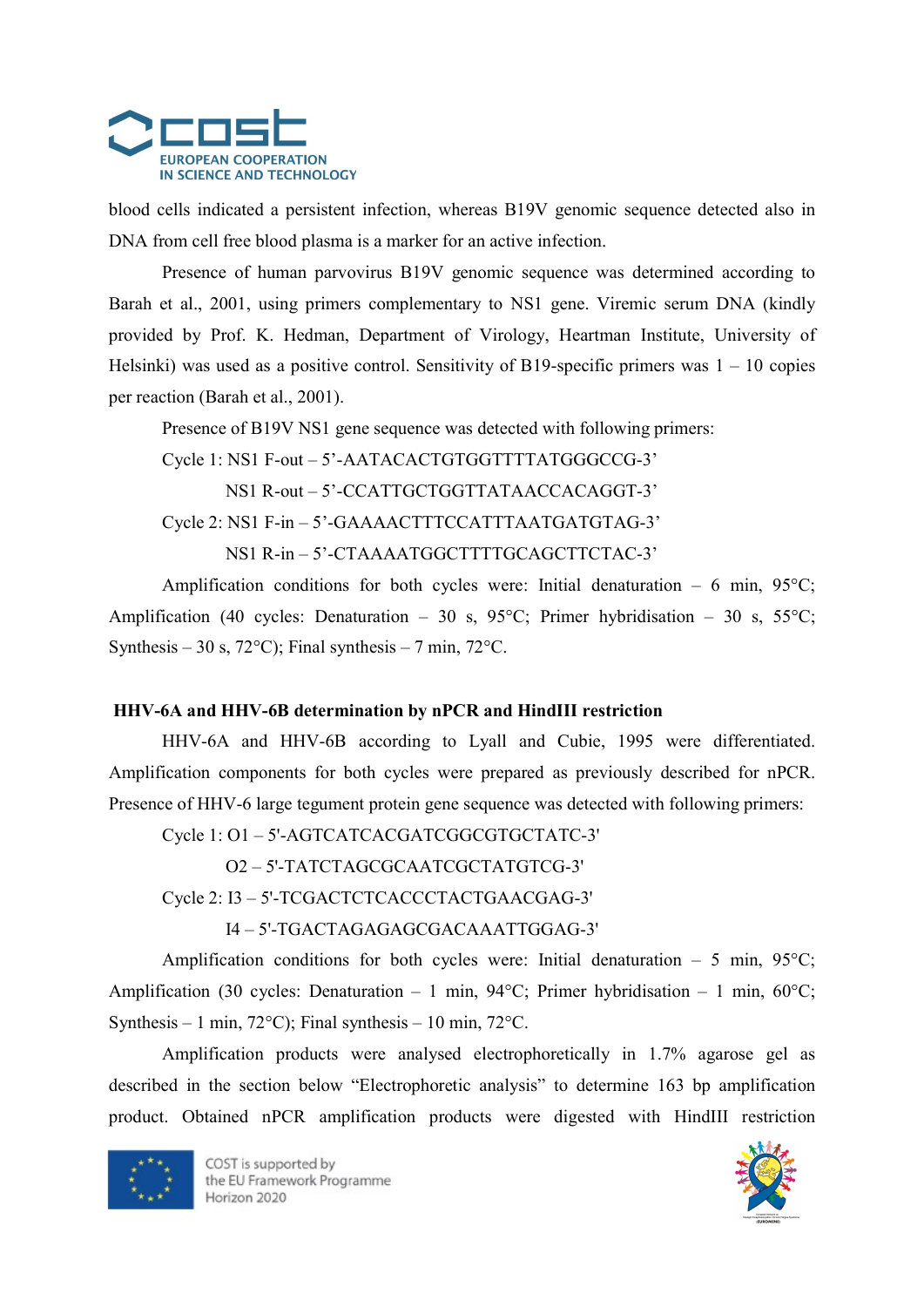

endonuclease (Thermo Scientific, USA) which cleaves HHV-6B 163 bp amplification product into 66 bp and 97 bp fragments, whereas does not cleave HHV-6A.

#### Detection of virus gene expression using PCR

PCR was used to amplify virus specific DNA sequences in cDNA samples, which were obtained from RNA that was extracted from PBMCs. Each reaction mix contained corresponding primers to detect HHV-6 U89/90, HHV-7 U57 or B19V NS1 gene sequences. Amplification components were prepared as previously described for nPCR second cycle 25 µl adding 2 μl of cDNA sample.

HHV-6 U89/90 immediate-early gene expression was detected according to Van den Bosch et al., 2001 using primers complementary to both HHV-6A and HHV-6B:

C1bis – 5'-GTTCCTGTTTCATGGCA-3'

C2bis – 5'-TCCAGTAATGTGGAAGAAGG-3'

HHV-6 U89/90 amplification conditions: Initial denaturation – 10 min, 95°C; Amplification (40 cycles: Denaturation – 20 s, 95°C; Primer hybridisation – 45 s, 50°C; Synthesis – 30 s, 72 $^{\circ}$ C); Final synthesis – 5 min, 72 $^{\circ}$ C.

HHV-7 U57 gene expression was detected according to Ito et al., 2013 using following primers:

U57F – 5'-CGGAAGTCACTGGAGTAATGACAA-3'

U57R – 5'-CCAATCCTTCCGAAACCGAT-3'

HHV-7 U57 amplification conditions: Initial denaturation – 5 min, 95°C; Amplification (40 cycles: Denaturation – 30 s, 95°C; Primer hybridisation – 1 min, 60°C; Synthesis – 1 min, 72 $^{\circ}$ C); Final synthesis – 5 min, 72 $^{\circ}$ C.

B19V NS1 gene expression was detected in accordance with Ito et al., 2013 with following primers:

B19RT\_F – 5'-GGGTTTCAAGCACAAGYAGTAAAAGA-3'

B19RT\_R – 5'-CGGYAAACTTCCTTGAAAATG-3'

B19V NS1 amplification conditions: Initial denaturation – 5 min,  $95^{\circ}$ C; Amplification (40 cycles: Denaturation – 30 s, 95°C; Primer hybridisation – 1 min, 51.7°C; Synthesis – 1 min, 72 $\degree$ C); Final synthesis – 1 min, 72 $\degree$ C.



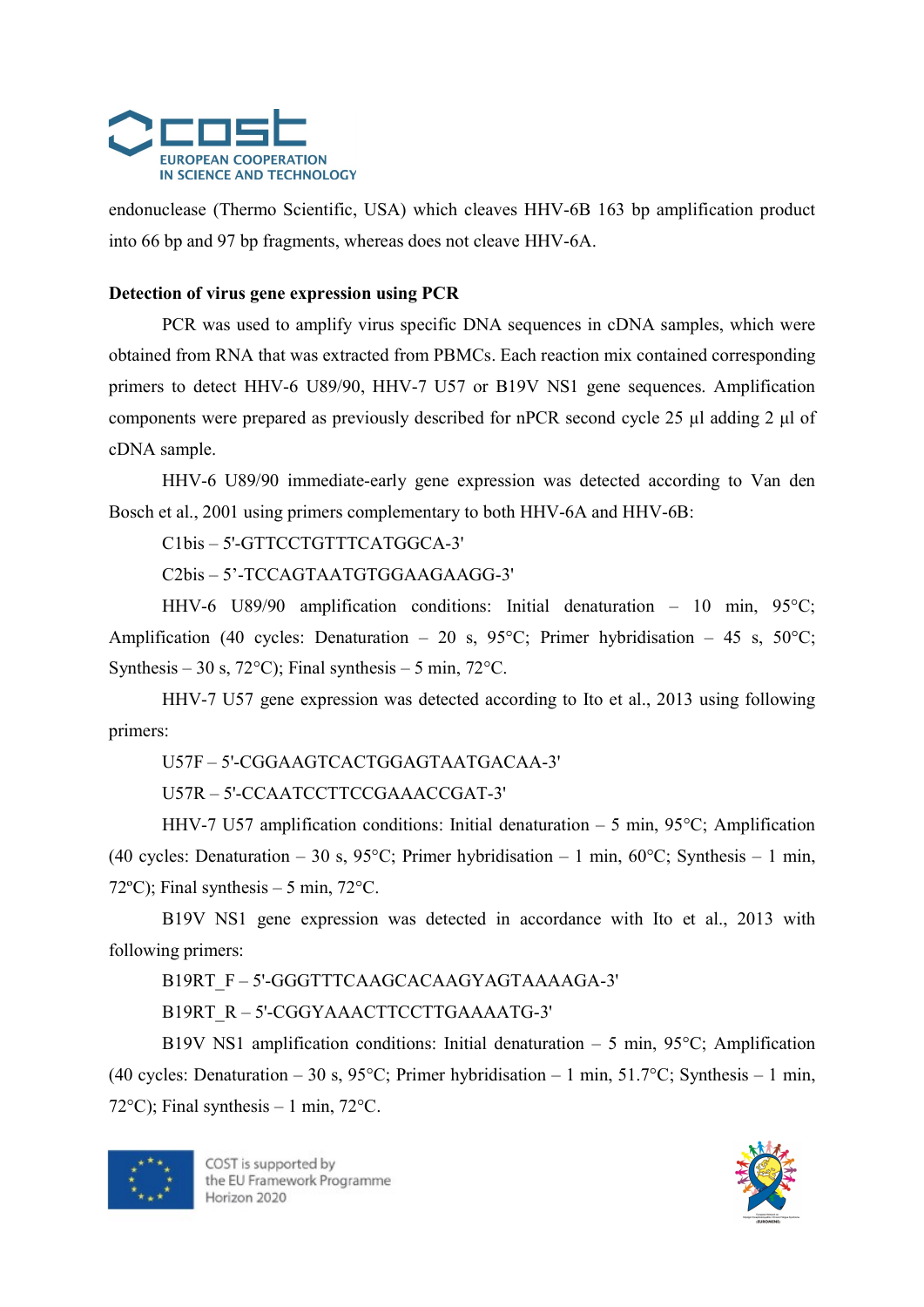

# Electrophoretic analysis

Electrophoretic analysis was done to separate and identify by PCR amplified DNA fragments. Agarose gel contained 1.7 or 2.5 grams of agarose powder and 100 ml of  $1 \times$  TAE buffer. 6× Loading buffer with GelRed (fluorescent nucleic acid dye) was mixed with DNA at a volume ratio of 1:5 and transferred to gel. Marker pUC19 DNA/MspI (HpaII) 23 and GeneRuler 1 kb DNA Ladder was used to estimate amplification product size. Results were visualised using UVP BioSpectrum MultiSpectral Imaging System (United Kingdom).

β-globin PCR amplification products were analysed in 1.7% agarose gel determining expected amplification product size – 200 bp.

HHV-6, HHV-7, EBV and B19V nPCR amplification products were analysed in 1.7% agarose gel for detection of following size amplification products: HHV-6 – 258 bp; HHV-7 – 124 bp; EBV – 192 bp and B19V – 103 bp.

In addition, HHV-6 U89/90, HHV-7 U57 and B19V NS1 amplification products were analysed in 2.5% agarose gel to detect amplification products with size: U89/90 – 115 bp; U57 – 147 bp; B19V – 190 bp.

#### Viral load detection with real-time PCR

HHV-6, HHV-7 and B19V load was estimated in DNA extracted from peripheral blood using real-time PCR according to manufacturer's instructions. HHV-6 load was determined with HHV-6 Real-TM Quant (Sacace Biotechnologies, Italy) and B19V – with Parvovirus B19 Real-TM Quant kit (Sacace Biotechnologies, Italy). HHV-7 load was detected using Human Herpes Virus 7 genomes genesig kit (Primerdesign, United Kingdom) and Realquality RQ-HHV-7 (AB Analitica Advanced Biomedicine, Italy).

#### References

- 1. Barah, F., Vallely, P.J., Chiswick, M.L. et al. Association of human parvovirus B19 infection with acute meningoencephalitis. Lancet. 2001, 358, 729–730.
- 2. Chapenko, S., Krumina A., Logina I. et al. Association of active human herpesvirus-6, -7 and parvovirus b19 infection with clinical outcomes in patients with myalgic encephalomyelitis/chronic fatigue syndrome. Adv Virol, 2012 (2012), Article 205085.



COST is supported by the EU Framework Programme Horizon 2020